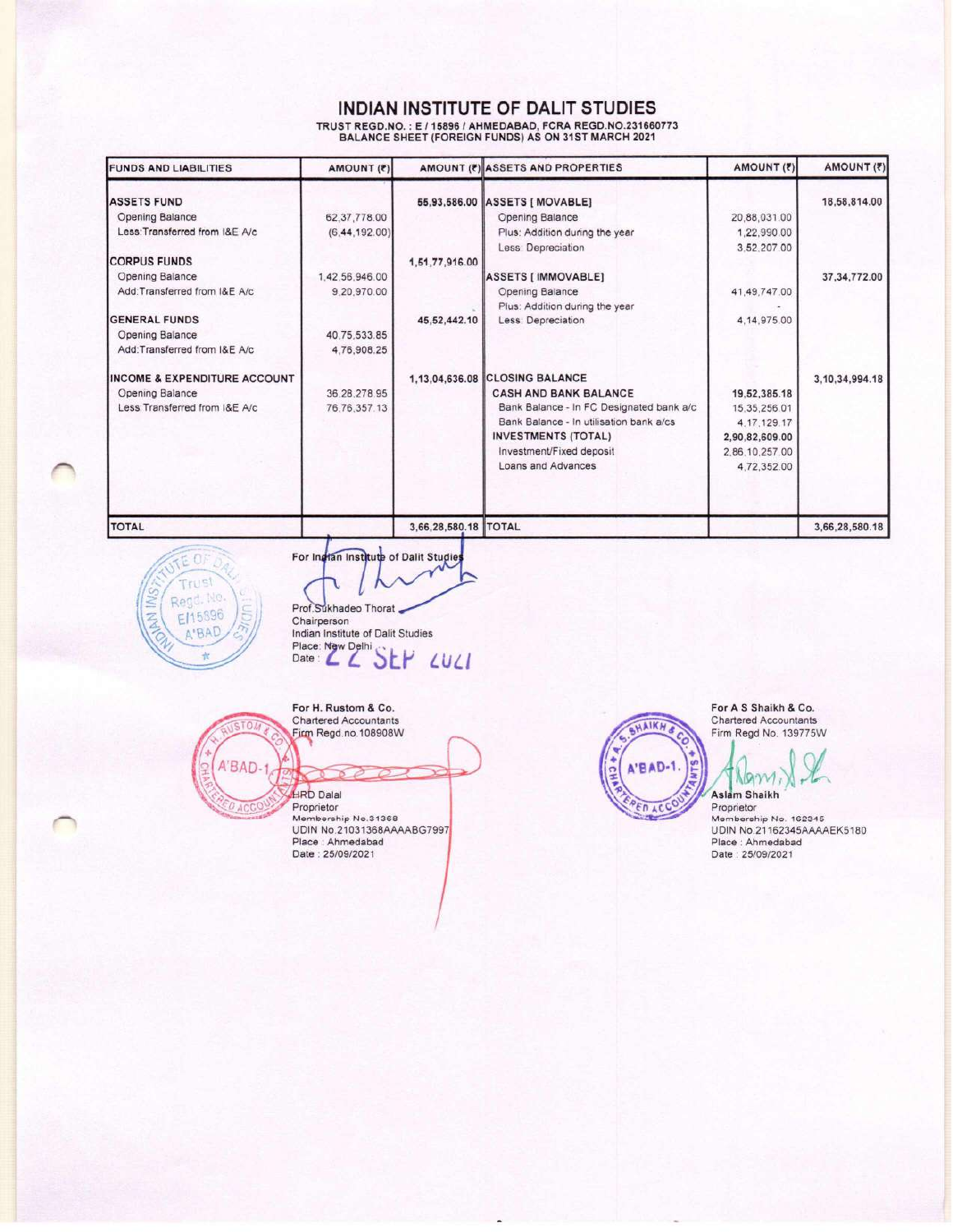# INDIAN INSTITUTE OF DALIT STUDIES

TRUST REGD.NO.: E / 15896 / AHMEDABAD, FCRA REGD.NO.231660773

INCOME AND EXPENDITURE ACCOUNT (FOREIGN FUNDS) FOR THE PERIOD 1ST APRIL 2020 TO 31ST MARCH 2021

| <b>INCOME</b>                                                                                            | AMOUNT (₹)                  |                      | AMOUNT (₹) EXPENDITURE                                                                                                                                       | AMOUNT (₹)                                                          | AMOUNT (₹)                 |
|----------------------------------------------------------------------------------------------------------|-----------------------------|----------------------|--------------------------------------------------------------------------------------------------------------------------------------------------------------|---------------------------------------------------------------------|----------------------------|
| <b>GRANTS INCOME</b><br>Project grant received                                                           | 1,68,78,638.86              |                      | 1,68,78,638.86 EXPENDITURE ON OBJECT OF THE TRUST<br>Program expenses<br>Human Resourse Expense                                                              | 38,67,762.00<br>39, 36, 211.00                                      | 78,03,973.00               |
| <b>INTEREST INCOME</b><br>Designated bank a/c interest income<br>Non-Designated bank a/c interest income | 6,365.00<br>16, 36, 555, 34 | 16,42,920.34         | ADMINISTRATIVE EXPENDITURE<br>Programme admin expenses<br>Establishment expenditure<br>Admin personnel expenditure<br>Audit fees<br>Remuneration to trustees | 79,233.00<br>2.28.512.82<br>8,52,615.00<br>60,000.00<br>3,00,000.00 | 15,20,360.82               |
|                                                                                                          |                             |                      | <b>DEPRECITION CHARGES</b><br>TRANSFER TO SPECIFIC FUNDS<br>From Assets fund<br>To Corpus fund<br>To General fund                                            | (6, 44, 192, 00)<br>9,20,970.00<br>4,76,908.25                      | 7,67,182.00<br>7,53,686.25 |
|                                                                                                          |                             |                      | <b>EXCESS OF INCOME OVER EXPENDITURE</b>                                                                                                                     |                                                                     | 76, 76, 357. 13            |
| <b>TOTAL</b>                                                                                             |                             | 1,85,21,559.20 TOTAL |                                                                                                                                                              |                                                                     | 1,85,21,559.20             |



TO.

**DACC** 

For Indian Institute of Dalit Studies Prof.Sukhadeo Thorat Chairperson Indian Institute St.<br>Place: New Delhi<br>Date: All SEP Indian Institute of Dalit Studies LULI

For H. Rustom & Co. Chartered Accountants Firm Regd.no.108908W

A'BAD-1 **HRD** Dalal

Proprietor Membership No.31368 UDIN No.21031368AAAABG7997 Place : Ahmedabad<br>Date : 25/09/2021

For A S Shaikh & Co.<br>Chartered Accountants Firm Regd No. 139775W

**A'BAD-1.** Ě AN **FDACCO** Aslam Shaikh

HAIKH

Proprietor Membership No. 162345 UDIN No.21162345AAAAEK5180 Place : Ahmedabad<br>Date : 25/09/2021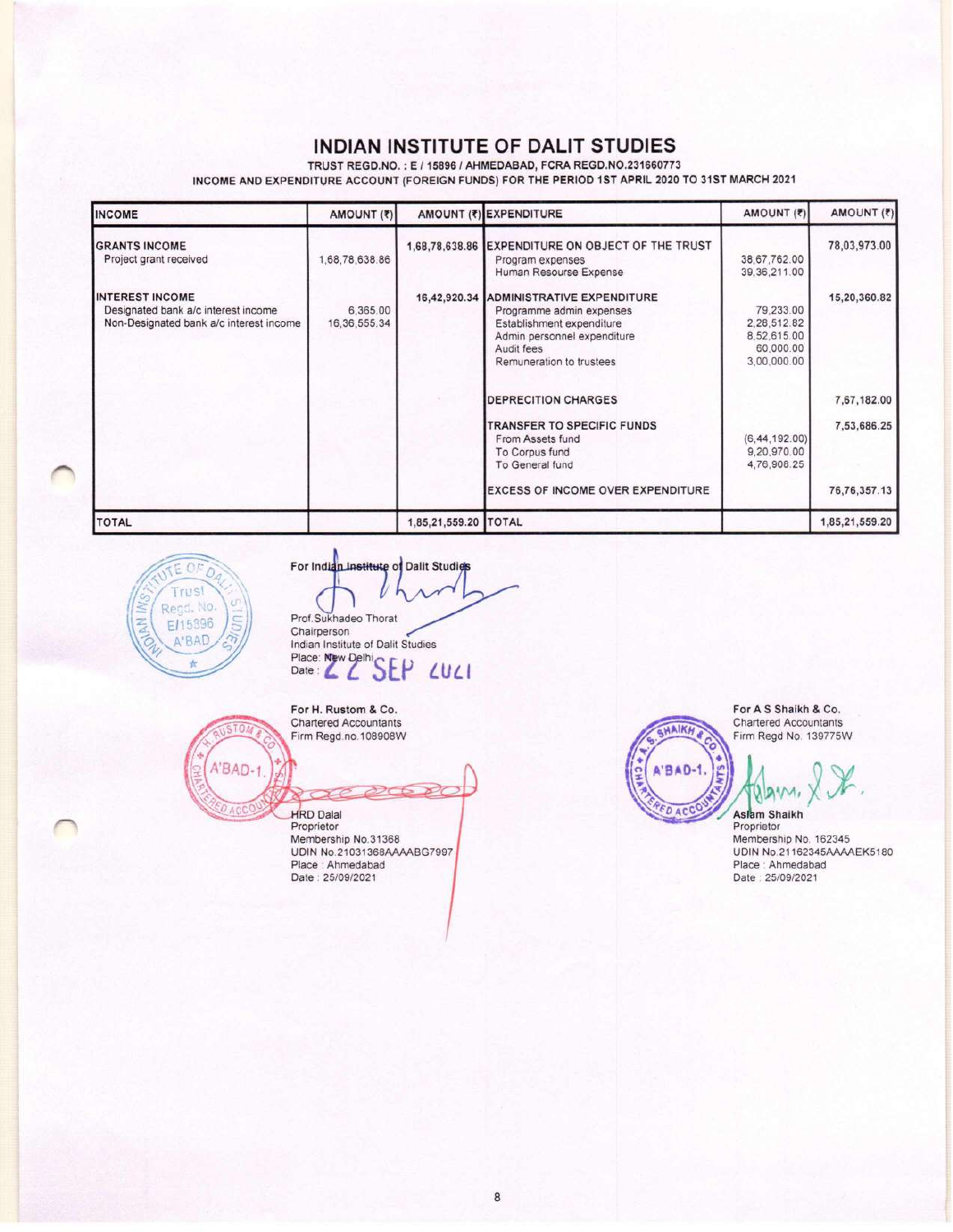# INDIAN INSTITUTE OF DALIT STUDIES

TRUST REGD.NO.: E / 15896 / AHMEDABAD, FCRA REGD.NO.231660773<br>CONSOLIDATED STATEMENT OF RECEIPT AND PAYMENT (FOREIGN FUNDS) FOR THE YEAR 01/04/2020 TO 31/03/2021

| <b>RECEIPTS</b>                | AMOUNT (₹)     | <b>AMOUNT (*) PAYMENTS</b> |                                                   | (F) TAUOMA     | AMOUNT (₹)         |
|--------------------------------|----------------|----------------------------|---------------------------------------------------|----------------|--------------------|
| <b>OPENING BALANCE</b>         |                |                            | 2,19,60,758.80 EXPENDITURE ON OBJECT OF THE TRUST |                | 78,03,973.00       |
| <b>CASH &amp; BANK BALANCE</b> | 51.55,422.50   |                            | Programme Expenses                                | 38.67.762.00   |                    |
| Cash Balance                   | 3.743.49       |                            | Human Resourse Expense                            | 39.36.211.00   |                    |
| Bank Balance - In FC           | 61,563.29      |                            |                                                   |                |                    |
| Designated bank a/c            | 19,43,669.06   |                            | ADMINISTRATIVE EXPENDITURE                        |                | 15,20,360.82       |
| Bank Balance short term/flex   | 31,46,446.66   |                            | Programme admin expenses                          | 79.233.00      |                    |
|                                |                |                            | Establishment expenditure                         | 2.28.512.82    |                    |
| <b>INVESTMENTS (TOTAL)</b>     | 1,68,05,336.30 |                            | Admin personnel expenditure                       | 8.52,615.00    |                    |
| Investment/Fixed deposit       | 1,60,03,370.00 |                            | Audit fees                                        | 60,000.00      |                    |
| Loans and Advances             | 5.96.763.00    |                            | Remuneration to trustees                          | 3,00,000.00    |                    |
| <b>TDS Receivable</b>          | 2.10.203.30    |                            |                                                   |                |                    |
| <b>TDS Payable</b>             | (5,000.00)     |                            |                                                   |                |                    |
| <b>GRANT INCOME</b>            |                | 1,68,78,638.86             | <b>CAPITAL EXPENDITURE</b><br>Equipments purchase | 1.22.990.00    | 1,22,990.00        |
|                                |                |                            |                                                   |                |                    |
| <b>INTEREST INCOME</b>         |                | 16,42,920.34               |                                                   |                |                    |
| Designated Bank A/c            | 6,365.00       |                            |                                                   |                |                    |
| Non Designated Banks A/c       | 16.36.555.34   |                            |                                                   |                |                    |
|                                |                |                            | <b>CLOSING BALANCE</b>                            |                | 3, 10, 34, 994, 18 |
|                                |                |                            | <b>CASH &amp; BANK BALANCE</b>                    | 19,52,385.18   |                    |
|                                |                |                            | Bank Balance - In FC Designated bank a/c          | 15, 35, 256.01 |                    |
|                                |                |                            | Bank Balance - In utilisation bank a/cs           | 4, 17, 129, 17 |                    |
|                                |                |                            | <b>INVESTMENTS (TOTAL)</b>                        | 2,90,82,609.00 |                    |
|                                |                |                            | Investment/Fixed deposit                          | 2,86,10,257.00 |                    |
|                                |                |                            | Loans and Advances                                | 4,72,352.00    |                    |
| <b>TOTAL</b>                   |                | 4,04,82,318.00 TOTAL       |                                                   |                | 4,04,82,318.00     |



For Indian Institute of Dalit Studies

Prof.Sukhadeo Thorat Chairperson Indian Institute of Dalit Studies Place: New Delhi<br>Date : 2 2 SEP 2021



For H. Rustom & Co. **Chartered Accountants** Firm Regd.no.108908W

**HRD Dalal** Proprietor Membership No.31368 UDIN No.21031368AAAABG7997 Place: Ahmedabad Date: 25/09/2021



く

For A S Shaikh & Co. Chartered Accountants Firm Regd No. 139775W

**Aslam Shaikh** Proprietor Membership No. 162345 UDIN No. 21162345AAAAEK5180 Place: Ahmedabad Date: 25/09/2021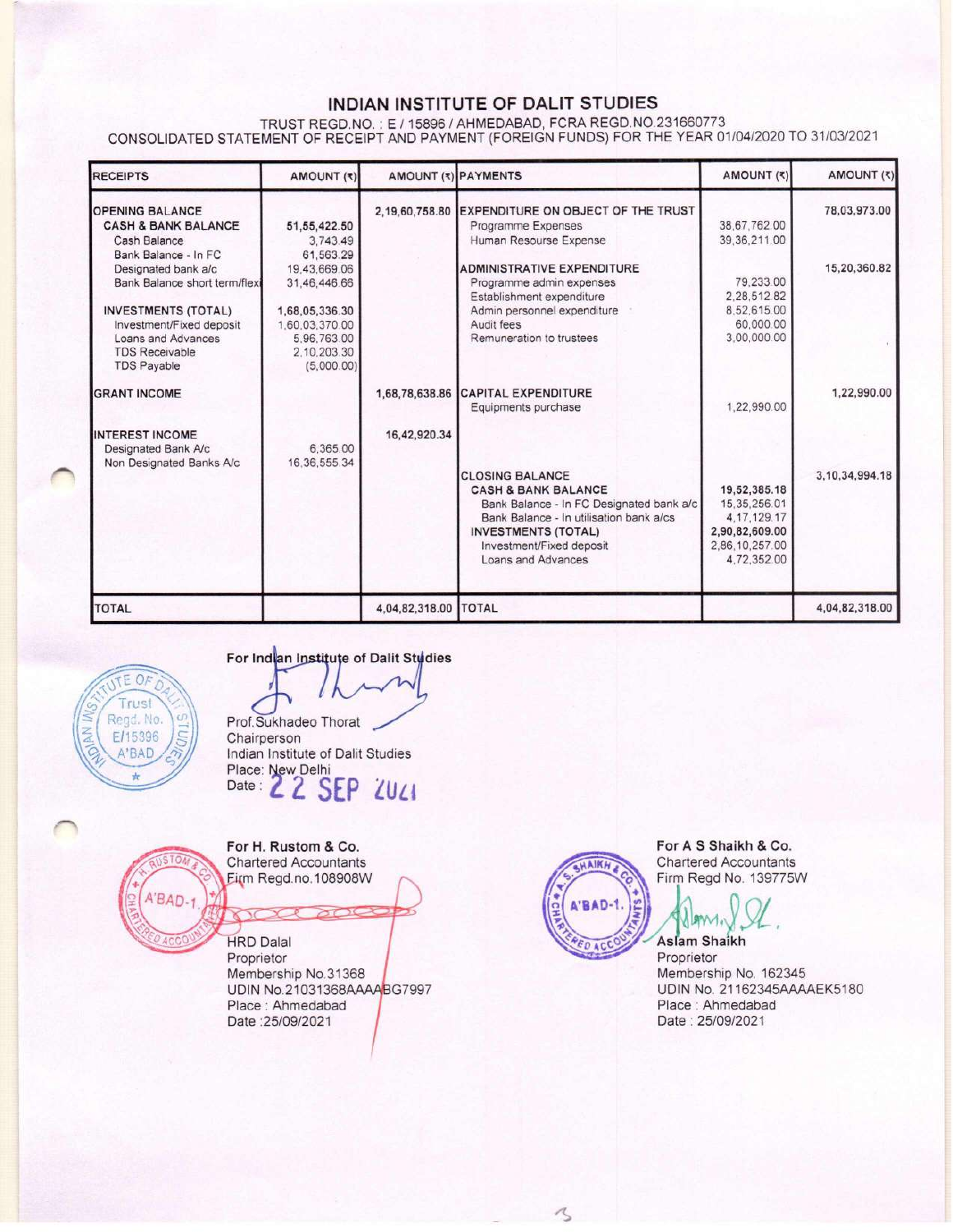## **Form FC-4**

## **[See rule 17]**

Darpan ID\*\*\* : GJ/2018/0196346

### 2. Details of receipt of foreign contribution :

| Sl. No | Name and location of project/activity | Year of commencement of the project $/$ Income during the year (Rs.) |  |
|--------|---------------------------------------|----------------------------------------------------------------------|--|
|        |                                       |                                                                      |  |

|        | The Secretary to the Government of India, |                                                               |                                                                                                                                         |                                                   |                              |                  |
|--------|-------------------------------------------|---------------------------------------------------------------|-----------------------------------------------------------------------------------------------------------------------------------------|---------------------------------------------------|------------------------------|------------------|
|        | Ministry of Home Affairs,                 |                                                               |                                                                                                                                         |                                                   |                              |                  |
|        | Foreigners Division (FCRA Wing)           |                                                               |                                                                                                                                         |                                                   |                              |                  |
|        |                                           | Major Dhyan Chand National Stadium, India Gate                |                                                                                                                                         |                                                   |                              |                  |
|        | New Delhi - 110002                        |                                                               |                                                                                                                                         |                                                   |                              |                  |
|        |                                           |                                                               |                                                                                                                                         |                                                   |                              |                  |
|        |                                           |                                                               |                                                                                                                                         |                                                   |                              |                  |
|        |                                           |                                                               | Subject: Account of Foreign Contribution (FC) for the year ending on the 31st March, 2021                                               |                                                   |                              |                  |
|        |                                           |                                                               |                                                                                                                                         |                                                   |                              |                  |
| 1.     |                                           |                                                               | (a) Name and address of person/association: Indian Institute of Dalit Studies                                                           |                                                   |                              |                  |
|        |                                           |                                                               |                                                                                                                                         | D-II, Flat No 1, Road No 4,, Andrews Ganj, 110049 |                              |                  |
|        |                                           |                                                               |                                                                                                                                         |                                                   |                              |                  |
|        |                                           |                                                               | (b) FCRA registration/prior permission number and date: 231660773 28/02/2007                                                            |                                                   |                              |                  |
|        |                                           |                                                               |                                                                                                                                         |                                                   |                              |                  |
| 2.     |                                           | Details of receipt of foreign contribution :                  |                                                                                                                                         |                                                   |                              |                  |
|        |                                           |                                                               |                                                                                                                                         |                                                   |                              |                  |
|        |                                           | (i) Foreign Contribution received in cash/kind(value):        |                                                                                                                                         |                                                   |                              |                  |
|        |                                           |                                                               | (a) Brought forward foreign contribution at the beginning of the year(Rs.) 21960758.80                                                  |                                                   |                              |                  |
|        |                                           | (b) Income During the year*:                                  |                                                                                                                                         |                                                   |                              |                  |
|        |                                           | (i) Interest: 1642920.34                                      |                                                                                                                                         |                                                   |                              |                  |
|        |                                           |                                                               |                                                                                                                                         |                                                   |                              |                  |
|        |                                           | (ii) Other receipts from projects/activities:                 |                                                                                                                                         |                                                   |                              |                  |
|        |                                           |                                                               |                                                                                                                                         |                                                   |                              |                  |
| Sl. No |                                           | Name and location of project/activity                         | activity                                                                                                                                | Year of commencement of the project /             | Income during the year (Rs.) |                  |
|        |                                           |                                                               |                                                                                                                                         |                                                   |                              |                  |
|        |                                           |                                                               |                                                                                                                                         |                                                   |                              |                  |
|        |                                           |                                                               | (c) Foreign contribution received from foreign source during the financial year (Rs.):                                                  |                                                   |                              |                  |
|        |                                           | (i) Directly from a foreign source: 16878638.86               |                                                                                                                                         |                                                   |                              |                  |
|        |                                           |                                                               |                                                                                                                                         |                                                   |                              |                  |
|        |                                           |                                                               |                                                                                                                                         |                                                   |                              |                  |
|        |                                           | (ii) as transfer from a local source: 0.00                    |                                                                                                                                         |                                                   |                              |                  |
|        |                                           |                                                               |                                                                                                                                         |                                                   |                              |                  |
|        |                                           | (d) Total Foreign Contribution $(a+b+c)$ (Rs.): 40482318.00   |                                                                                                                                         |                                                   |                              |                  |
|        |                                           |                                                               |                                                                                                                                         |                                                   |                              |                  |
|        |                                           |                                                               | *i.e. interest accrued on foreign contribution, or any other income derived from foreign contribution,                                  |                                                   |                              |                  |
|        |                                           |                                                               | e.g. sale proceeds from assets created from foreign contribution, or interest thereon during the year, income from projects/activities. |                                                   |                              |                  |
|        |                                           |                                                               |                                                                                                                                         |                                                   |                              |                  |
|        |                                           | (ii) (a). Donor wise detail of foreign contribution received: |                                                                                                                                         |                                                   |                              |                  |
|        | Sl.No Name of donors                      | Institutional/Individ                                         | Detail of the donor:                                                                                                                    | Purposes for which                                | Specific activity /          | <b>Amount Rs</b> |
|        |                                           | ual                                                           | official address;                                                                                                                       | received                                          | project                      |                  |
|        |                                           |                                                               | email address;<br>website address:                                                                                                      | (social,cultural,educ<br>ational,economic,rel     |                              |                  |
|        |                                           |                                                               |                                                                                                                                         | igious)                                           |                              |                  |
| (1)    | (2)                                       | (3)                                                           | (4)                                                                                                                                     | (5)                                               | (6)                          | (7)              |
| 1      | The University of<br>Manchester           | Institutional                                                 | Oxford Road,<br>Manchester, M13                                                                                                         | Educational                                       | Educational<br>Research      | 2459586.36       |
|        |                                           |                                                               | 9PL, United                                                                                                                             |                                                   |                              |                  |
|        |                                           |                                                               | Kingdom, Email<br>Id:                                                                                                                   |                                                   |                              |                  |
|        |                                           |                                                               | p.walker@manches                                                                                                                        |                                                   |                              |                  |
|        |                                           |                                                               | ter.ac.uk, Website<br>Address:<br>http://www.manche                                                                                     |                                                   |                              |                  |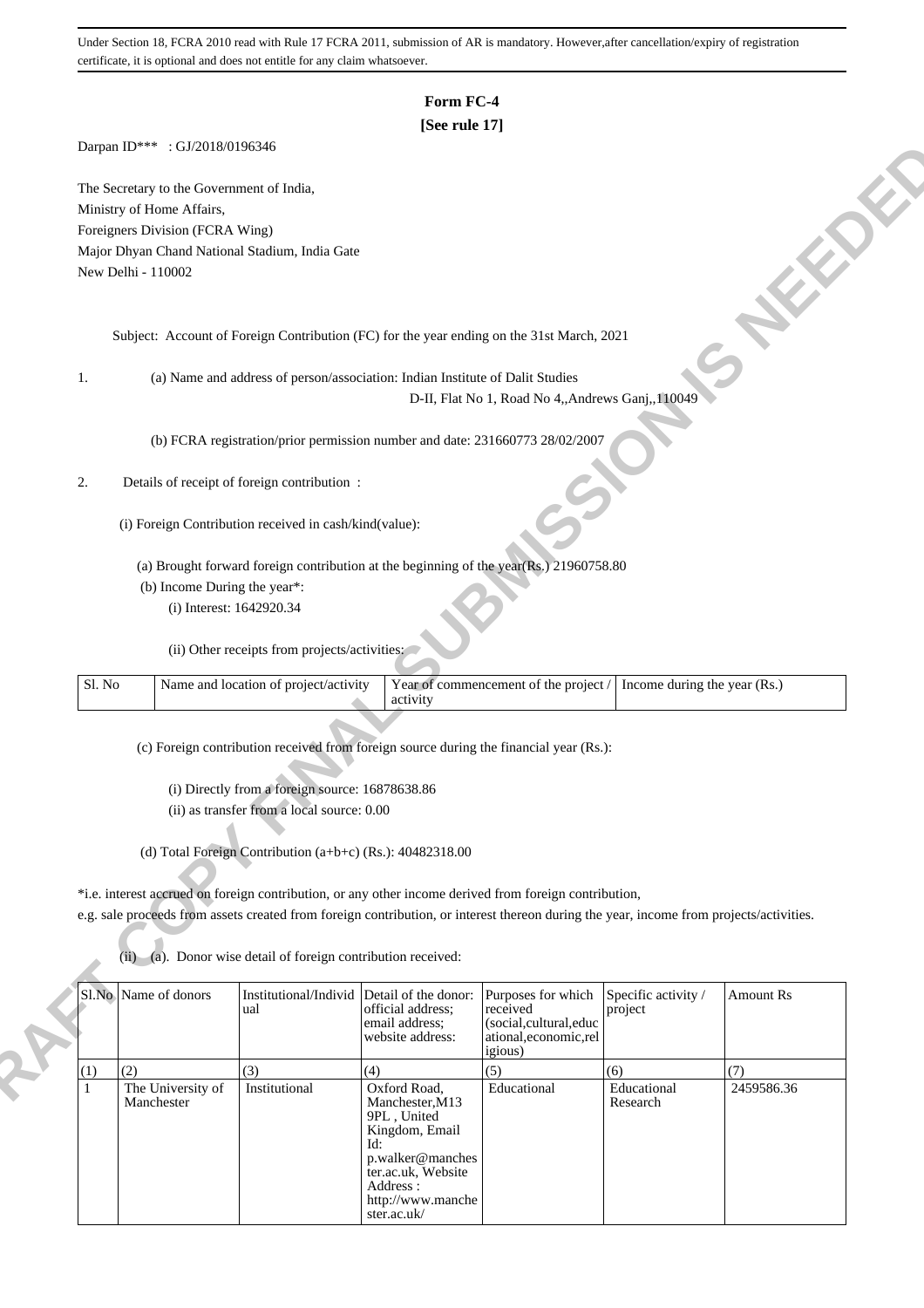|            |          | Sl.No Name of donors                    | ual                                                                           | Institutional/Individ                           | Detail of the donor:<br>official address;<br>email address;<br>website address: |                                                                                     | Purposes for which<br>received<br>(social,cultural,educ<br>ational,economic,rel<br>igious)                                                       | project                                | Specific activity /     | <b>Amount Rs</b>        |              |
|------------|----------|-----------------------------------------|-------------------------------------------------------------------------------|-------------------------------------------------|---------------------------------------------------------------------------------|-------------------------------------------------------------------------------------|--------------------------------------------------------------------------------------------------------------------------------------------------|----------------------------------------|-------------------------|-------------------------|--------------|
| $\sqrt{2}$ | Stiftung | Rosa Luxemburg                          | Institutional                                                                 |                                                 | Franz -Mehring-<br>Platz 1, 10243<br>Germany, Email<br>Id:<br>x.de              | Berlin, Germany,<br>info@rosalux.org,<br>Website Address:<br>https://www.rosalu     | Educational                                                                                                                                      |                                        | Educational<br>Research | 5394365.00              |              |
| 3          |          | THE FORD<br><b>FOUNDATION</b>           | Institutional                                                                 |                                                 | 320, East, 43rd<br>NY 10017, USA,<br><b>United States of</b><br>undation.org    | Street, New York,<br>America, Email Id:<br>, Website Address:<br>https://www.fordfo | Educational                                                                                                                                      |                                        | Educational<br>Research | 9024687.50              |              |
| received:  |          |                                         |                                                                               |                                                 |                                                                                 |                                                                                     | (b) Cumulative purpose-wise (social, cultural, educational, economic, religious) amount of all foreign contribution donations                    |                                        |                         |                         |              |
| Sl.No      |          | Purpose                                 |                                                                               |                                                 |                                                                                 |                                                                                     | Amount                                                                                                                                           |                                        |                         |                         |              |
|            |          |                                         |                                                                               |                                                 |                                                                                 |                                                                                     |                                                                                                                                                  |                                        |                         |                         |              |
| 3.         |          | Educational                             |                                                                               | Details of Utilisation of foreign contribution: |                                                                                 |                                                                                     | 16878638.86                                                                                                                                      |                                        |                         |                         |              |
| Sl. No.    |          | Name of<br>project/acti ocation<br>vity | Address/L                                                                     | Previous Balance                                |                                                                                 |                                                                                     | (a) Details of activities/projects for which foreign contribution has been received and utilised (in rupees)<br>Receipt during the year Utilised |                                        |                         | Balance                 |              |
|            |          |                                         |                                                                               | In cash                                         | In Kind                                                                         | In cash                                                                             | In Kind                                                                                                                                          | In cash                                | In Kind                 | In cash                 | In Kind      |
| (1)        |          | (2)<br>Education<br>al<br>Research      | (3)<br>$D-II/1$<br>Road<br>No.4, Andr<br>ews Ganj<br>Delhi<br>Delhi1100<br>49 | (4)<br>21960758.<br>80                          | (5)<br>0.00                                                                     | (6)<br>18521559.<br>20                                                              | (7)<br>0.00                                                                                                                                      | (8)<br>9447323.8 0.00<br>$\mathcal{D}$ | (9)                     | (10)<br>31034994.<br>18 | (11)<br>0.00 |

| Sl.No | Purpose<br>--- | $-$ and $    -$<br>Amount      |
|-------|----------------|--------------------------------|
|       | Educational    | $\sim$ $\sim$<br>ശാര.യ<br>108. |

### 3. Details of Utilisation of foreign contribution:

| Sl. No. | Name of<br>project/acti ocation<br>vity | Address/L                                                                  | Previous Balance |         |                 | Receipt during the year Utilised |                  |         | Balance         |         |
|---------|-----------------------------------------|----------------------------------------------------------------------------|------------------|---------|-----------------|----------------------------------|------------------|---------|-----------------|---------|
|         |                                         |                                                                            | In cash          | In Kind | In cash         | In Kind                          | In cash          | In Kind | In cash         | In Kind |
| (1)     | (2)                                     | (3)                                                                        | (4)              | (5)     | (6)             | (7)                              | (8)              | (9)     | (10)            | (11)    |
|         | Education<br>al<br>Research             | $D-III/1$<br>Road<br>$No.4$ , Andr<br>ews Ganj<br>Delhi<br>Delhi1100<br>49 | 21960758.<br>80  | 0.00    | 18521559.<br>20 | 0.00                             | 9447323.8<br>2   | 0.00    | 31034994.<br>18 | 0.00    |
| Total   |                                         |                                                                            | 21960758.<br>80  | 0.00    | 18521559.<br>20 | 0.00                             | 9447323.8   0.00 |         | 31034994.<br>18 | 0.00    |

\*\* It is affirmed that the utilisation of foreign contribution is not in contravention of the provisions contained in the Foreign Contribution(Regulation) Act, 2010 (42 of 2010) and more particularly in section 9 and section 12 of the Act which, inter-alia, states that the acceptance of foreign contribution is not likely to affect prejudicially:

- (A) the soverignty and integrity of india; or.
- (B) the security, strategic, scientific or economic interest of the state; or
- (C) the public interest; or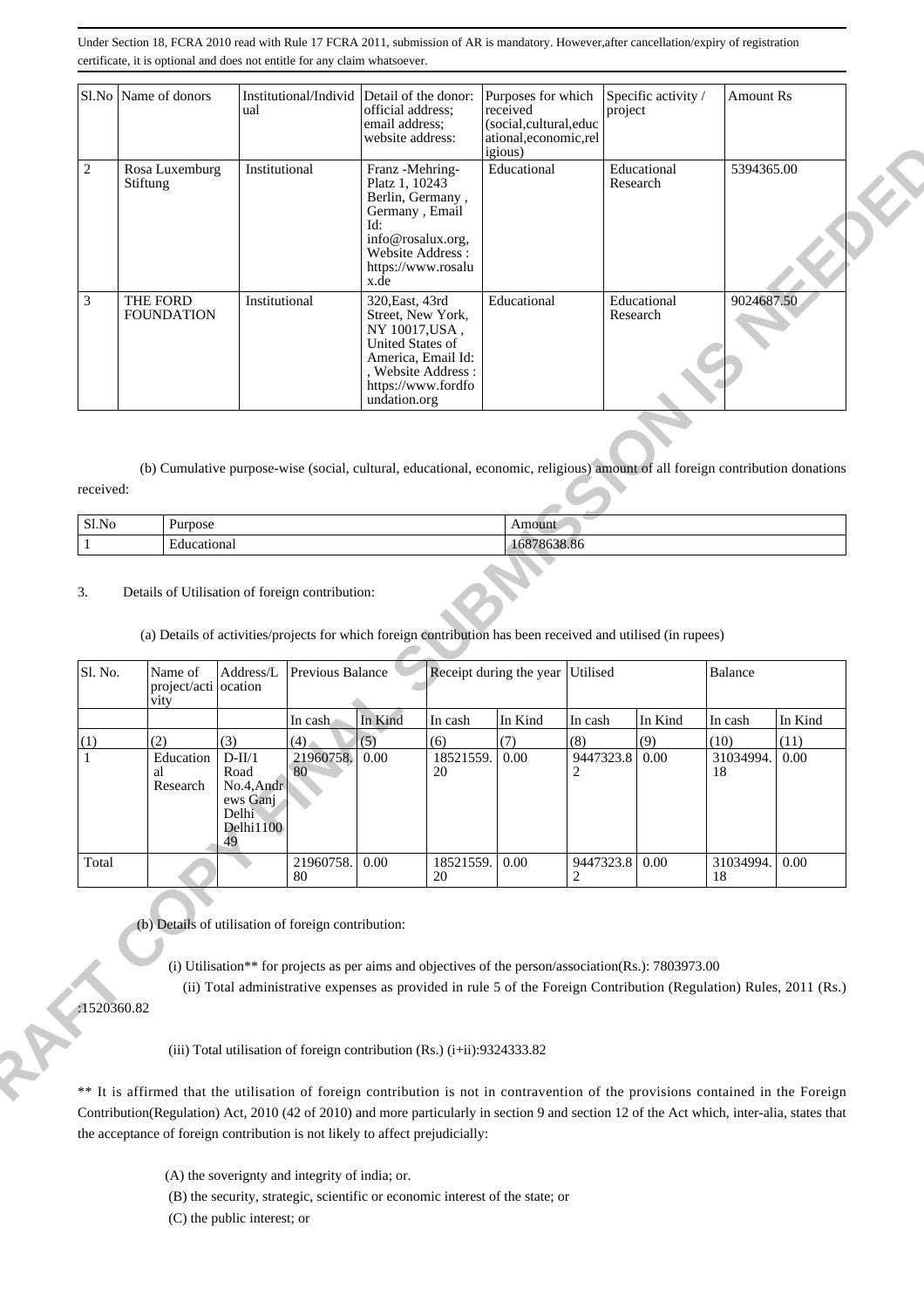- (D) freedom or fairness of election to any Legistature; or
- (E) friendly relations with any foreign state; or

(F) harmony between religious, racial, social, lingusitic or relgional groups, castes or communities.

| Sl. No.                           |                       | Name of project/activity                                                                                                                                                                                                                                                                       |                            | Details of fresh assets |                               | Objective of              |                | Cost of fresh assets              |
|-----------------------------------|-----------------------|------------------------------------------------------------------------------------------------------------------------------------------------------------------------------------------------------------------------------------------------------------------------------------------------|----------------------------|-------------------------|-------------------------------|---------------------------|----------------|-----------------------------------|
|                                   |                       |                                                                                                                                                                                                                                                                                                |                            |                         |                               | acquiring fresh<br>assets |                | (In Rs.)                          |
| (i)                               |                       | Creation of movable assests                                                                                                                                                                                                                                                                    |                            | Laptop                  |                               | Educational<br>Research   |                | 122990.00                         |
|                                   | Total                 |                                                                                                                                                                                                                                                                                                |                            |                         |                               |                           |                | 122990.00                         |
| Sl. No.                           | Amendment Act, 2020): | (d) Foreign contribution transferred to other person/associations before 29.09.2020 (The Foreign Contribution (Regulation)<br>Name of the person/association                                                                                                                                   |                            | Date                    |                               | Purpose                   |                | Amount                            |
| (1)                               | (2)                   |                                                                                                                                                                                                                                                                                                | (3)                        |                         |                               | (4)                       |                | (5)                               |
|                                   |                       |                                                                                                                                                                                                                                                                                                |                            |                         |                               |                           |                |                                   |
| Sr. No.<br>(i)                    | Details               | Opening Balance of FD                                                                                                                                                                                                                                                                          |                            |                         | Total(in Rs.)<br>19951782.66  |                           |                |                                   |
| (ii)                              |                       | FD made during the year                                                                                                                                                                                                                                                                        |                            |                         | 26691887.00                   |                           |                |                                   |
| (iii)                             |                       | Less: realisation of previous FD<br>Closing balance of FD                                                                                                                                                                                                                                      |                            |                         | 17561060.66<br>29082609.00    |                           |                |                                   |
| 5.                                |                       | (ii) Balance of unutilised foreign contribution, in cash/bank, at the end of the year(Rs):<br>$(a)$ Cash in hand: $0.00$<br>(b) in FC designated bank account: 1535256.01<br>(c) in utilisation bank account(s): $417129.17$<br>Details of foreigners as Key functionary/working/associated: 0 |                            |                         |                               |                           |                |                                   |
| 6.                                |                       | Details of land and building remained unutilised for more than two year:                                                                                                                                                                                                                       |                            |                         |                               |                           |                |                                   |
| Sl. No.<br>$\left(1\right)$       | (2)                   | Location of land and building                                                                                                                                                                                                                                                                  | Year of acquisition<br>(3) |                         | Purpose of acquisition<br>(4) |                           | (5)            | Reason of unutilisation           |
| (7)<br>Name of the<br>Bank<br>(1) |                       | (a) Details of FCRA Account for receipt of foreign contribution (As on 31st March of the year ending):<br><b>Branch Address</b> (<br>With pincode)<br>(2)                                                                                                                                      | Phone No.<br>(3).          | e-mail<br>(4)           | <b>IFSC</b> Code<br>(5)       | (6)                       | Account number | Date of Opening<br>Account<br>(7) |

| C1<br>No.<br>JЬ. | nerson/association<br>ame<br>.ne | Date                       | $-1112$<br>.moun |
|------------------|----------------------------------|----------------------------|------------------|
|                  | $\sim$<br>. <u>. .</u>           | $\tilde{\phantom{a}}$<br>ຼ |                  |

- 4. Details of unutilised foreign contribution:
	- (i) Total foreign contribution invested in term Deposits (Rs.):

| Sr. No. | Details                           | Total( in Rs.) |
|---------|-----------------------------------|----------------|
| (i)     | Opening Balance of FD             | 19951782.66    |
| (ii)    | FD made during the year           | 26691887.00    |
| (iii)   | Less: realisation of previous FD. | 17561060.66    |
|         | Closing balance of FD             | 29082609.00    |

- (a) Cash in hand: 0.00
- (b) in FC designated bank account: 1535256.01
- (c) in utilisation bank account(s): 417129.17
- 5. Details of foreigners as Key functionary/working/associated: 0
- 6. Details of land and building remained unutilised for more than two year:

| No.<br>Sl. | .<br>land<br>and<br>building<br>ocation<br>ΩŤ | ear<br>acquisition<br>ΩŤ | Purnose<br>acquisition<br>. от | tisation<br>unut<br>Reason<br>OГ |
|------------|-----------------------------------------------|--------------------------|--------------------------------|----------------------------------|
|            | . <u>. .</u>                                  | $\overline{\phantom{a}}$ | $\sim$                         | . .                              |

| Name of the<br>Bank           | <b>Branch Address</b><br>With pincode)  | Phone No.    | e-mail                               | <b>IFSC</b> Code | Account number | Date of Opening<br>Account |
|-------------------------------|-----------------------------------------|--------------|--------------------------------------|------------------|----------------|----------------------------|
| (1)                           | (2)                                     | (3).         | (4)                                  | (5)              | (6)            |                            |
| <b>STATE BANK</b><br>OF INDIA | 11 Sansad Marg,<br>New Delhi 110<br>001 | 011-23374390 | fcra.00691@sbi.c SBIN0000691<br>0.1n |                  | 40029035580    | 23/02/2021                 |

(b) Details of another FCRA Account(if any,) for keeping or utilising (As on 31st March of the year ending)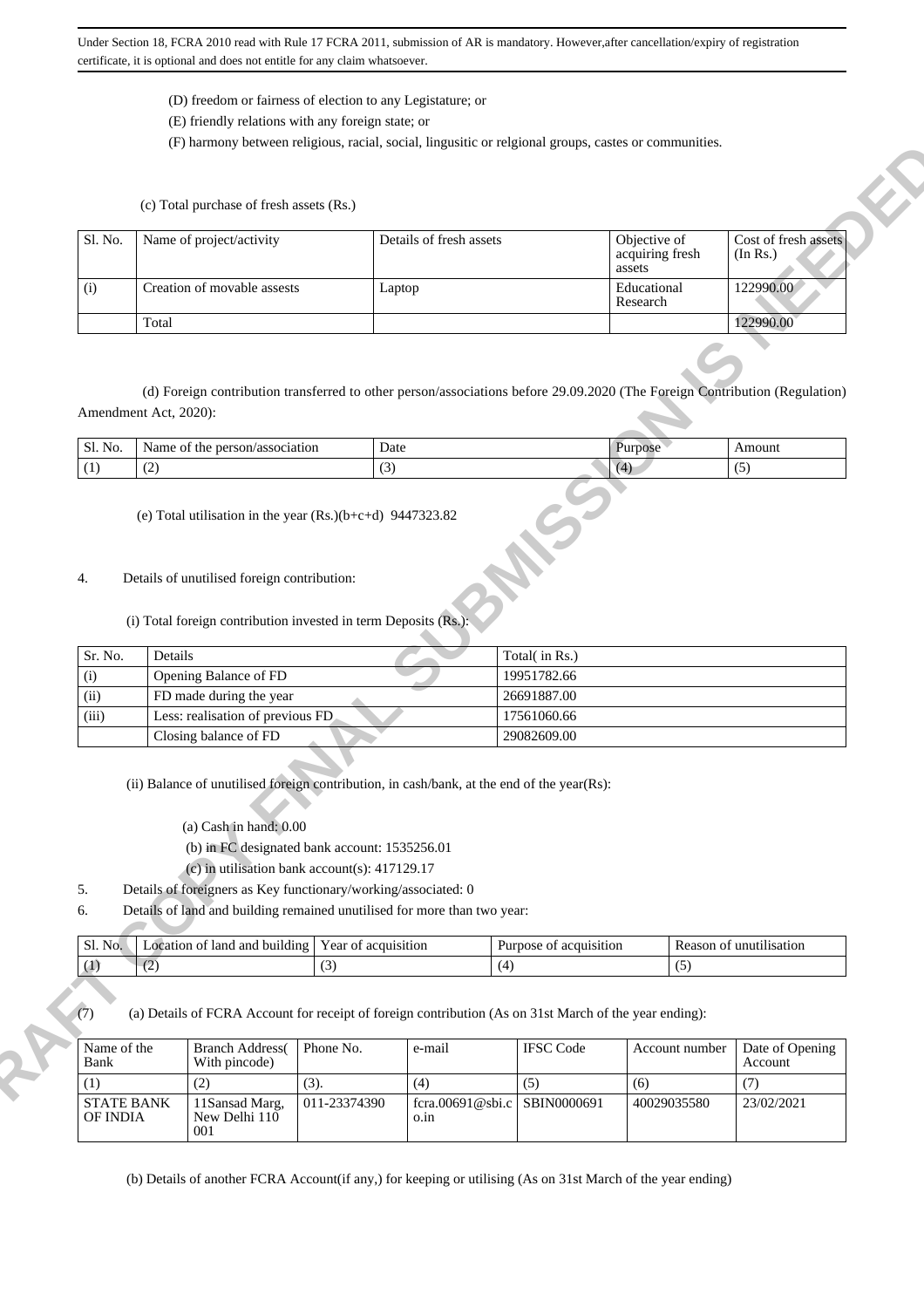| <b>Name of the Bank</b> | Branch<br><b>Address</b> (with Pin<br>code)                                 | Phone No.    | e-mail                                         | <b>IFSC Code</b> | <b>Account Number</b> | Date of Opening<br><b>Account</b> |
|-------------------------|-----------------------------------------------------------------------------|--------------|------------------------------------------------|------------------|-----------------------|-----------------------------------|
| (1)                     | (2)                                                                         | (3)          | (4)                                            | (5)              | (6)                   | (7)                               |
| <b>AXIS BANK</b>        | SHOP 2A 2B<br>KHAN MARKET.<br>NEW DELHI NEW<br><b>DELHI DELHI</b><br>110003 | 011-24699370 | khanmarket.operati<br>onhead@axisbank.cl<br>om | UTIB0000120      | 120010100552714       | 20/04/2004                        |

(c) Details of all utilisation bank accounts (if any) for utilisation of Foregin Contribution (As on 31st March of the year ending):

| Name of the<br>Bank | <b>Branch Address</b><br>With pincode)                                          | Phone No.    | E-mail                                        | <b>IFSC</b> Code   | Account No          | Date of Opening<br>Account |
|---------------------|---------------------------------------------------------------------------------|--------------|-----------------------------------------------|--------------------|---------------------|----------------------------|
| (1)                 | (2)                                                                             | (3).         | (4)                                           | (5)                | (6)                 | (7)                        |
| <b>AXIS BANK</b>    | Khan Market<br>$\rm Shop 2A-$<br>2B, Khan Market,<br>New Delhi,<br>Delhi, Delhi | 011-24699370 | khanmarket.oper<br>ationhead@axisb<br>ank.com | UTIB0000120        | 12001010064043      | 13/05/2006                 |
| <b>AXIS BANK</b>    | Khan<br>Market, Shop 2A-<br>2B, Khan Market,<br>New Delhi,<br>Delhi, Delhi      | 011-24699370 | khanmarket.oper<br>ationhead@axisb<br>ank.com | UTIB0000120        | 91201004530695<br>9 | 31/08/2012                 |
| <b>AXIS BANK</b>    | Khan Market<br>$\rm Shop 2A-$<br>2B, Khan Market,<br>New Delhi,<br>Delhi, Delhi | 011-24699370 | khanmarket.oper<br>ationhead@axisb<br>ank.com | <b>UTIB0000120</b> | 91201005020888<br>8 | 24/09/2012                 |

|                                               | SHOP 2A 2B<br>,KHAN MARKET<br>NEW DELHI NEW<br>DELHI DELHI<br>110003                                                                 | 011-24699370                                   | khanmarket.operati<br>onhead@axisbank.c<br>om                                                                                                                                                       | UTIB0000120      | 120010100552714                  | 20/04/2004                 |  |
|-----------------------------------------------|--------------------------------------------------------------------------------------------------------------------------------------|------------------------------------------------|-----------------------------------------------------------------------------------------------------------------------------------------------------------------------------------------------------|------------------|----------------------------------|----------------------------|--|
|                                               | (c) Details of all utilisation bank accounts (if any) for utilisation of Foregin Contribution (As on 31st March of the year ending): |                                                |                                                                                                                                                                                                     |                  |                                  |                            |  |
| Name of the<br>Bank                           | <b>Branch Address</b> (<br>With pincode)                                                                                             | Phone No.                                      | E-mail                                                                                                                                                                                              | <b>IFSC</b> Code | Account No                       | Date of Opening<br>Account |  |
| (1)                                           | (2)                                                                                                                                  | (3).                                           | (4)                                                                                                                                                                                                 | (5)              | (6)                              | (7)                        |  |
| <b>AXIS BANK</b>                              | Khan Market<br>Shop 2A-<br>2B, Khan Market,<br>New Delhi,<br>Delhi, Delhi                                                            | 011-24699370                                   | khanmarket.oper<br>ationhead@axisb<br>ank.com                                                                                                                                                       | UTIB0000120      | 12001010064043<br>5 <sub>1</sub> | 13/05/2006                 |  |
| <b>AXIS BANK</b>                              | Khan<br>Market, Shop 2A-<br>2B, Khan Market,<br>New Delhi,<br>Delhi, Delhi                                                           | 011-24699370                                   | khanmarket.oper<br>ationhead@axisb<br>ank.com                                                                                                                                                       | UTIB0000120      | 91201004530695                   | 31/08/2012                 |  |
| <b>AXIS BANK</b>                              | Khan Market<br>Shop 2A-<br>2B, Khan Market,<br>New Delhi,<br>Delhi, Delhi                                                            | 011-24699370                                   | khanmarket.oper<br>ationhead@axisb<br>ank.com                                                                                                                                                       | UTIB0000120      | 91201005020888<br>8              | 24/09/2012                 |  |
| 8<br>*Whether during the period under report: |                                                                                                                                      |                                                |                                                                                                                                                                                                     |                  |                                  |                            |  |
| (i)                                           |                                                                                                                                      |                                                | any foreign contribution was transferred to any FCRA registered association?                                                                                                                        |                  |                                  | No                         |  |
| (ii)<br>(iii)                                 | association?                                                                                                                         |                                                | any foreign contribution was transferred to any Non FCRA registered<br>any functionary of the Association has been prosecuted or convicted under the                                                |                  |                                  | No<br>N <sub>o</sub>       |  |
| (iv)                                          | law of the land?                                                                                                                     |                                                | any asset created out of foreign contribution is registered in names other than the No                                                                                                              |                  |                                  |                            |  |
| (v)                                           |                                                                                                                                      | name of Association?                           | any domestic contribution has been created in any FCRA Account?                                                                                                                                     |                  |                                  | No                         |  |
| (vi)                                          |                                                                                                                                      | the designated FCRA receipt Account?           | the Association has received any foreign Contribution in an account other than                                                                                                                      |                  |                                  | N <sub>o</sub>             |  |
| (vii)                                         |                                                                                                                                      |                                                | the Association has utilised foreign contribution for any purpose other than the<br>defined purposes in the FCRA certificate of registration or prior permission?                                   |                  |                                  | No                         |  |
| (viii)                                        |                                                                                                                                      |                                                | the Association has invested any foreign contribution in any speculative activity No<br>as defined in rule 4 of the Foreign Contribution (Regulation) Rules, 2011?                                  |                  |                                  |                            |  |
| (ix)                                          |                                                                                                                                      |                                                | the Association or any of its functionary/office bearer has violated any of the<br>conditions as enumerated under sub-section (4) of section 12 of the Act?                                         |                  |                                  | No                         |  |
| (x)                                           |                                                                                                                                      | per cent of the foreign contribution received? | the Association has made expenditure on Administrative expenses exceeding 20 No                                                                                                                     |                  |                                  |                            |  |
| $(x_i)$<br>(xii)                              |                                                                                                                                      |                                                | any fixed asset acquired out of foreign contribution has been sold out?<br>sale proceed of above fixed asset has been diverted / has not been deposited in                                          |                  |                                  | N <sub>o</sub><br>No       |  |
|                                               | <b>FCRA</b> Account?                                                                                                                 |                                                |                                                                                                                                                                                                     |                  |                                  |                            |  |
| (xiii)<br>(xiv)                               |                                                                                                                                      |                                                | any FD proceeds has been credited in any account other than FCRA Account?<br>any organization/entity not belonging to the Association is being<br>managed/financially supported by the Association? |                  |                                  | No<br>No                   |  |